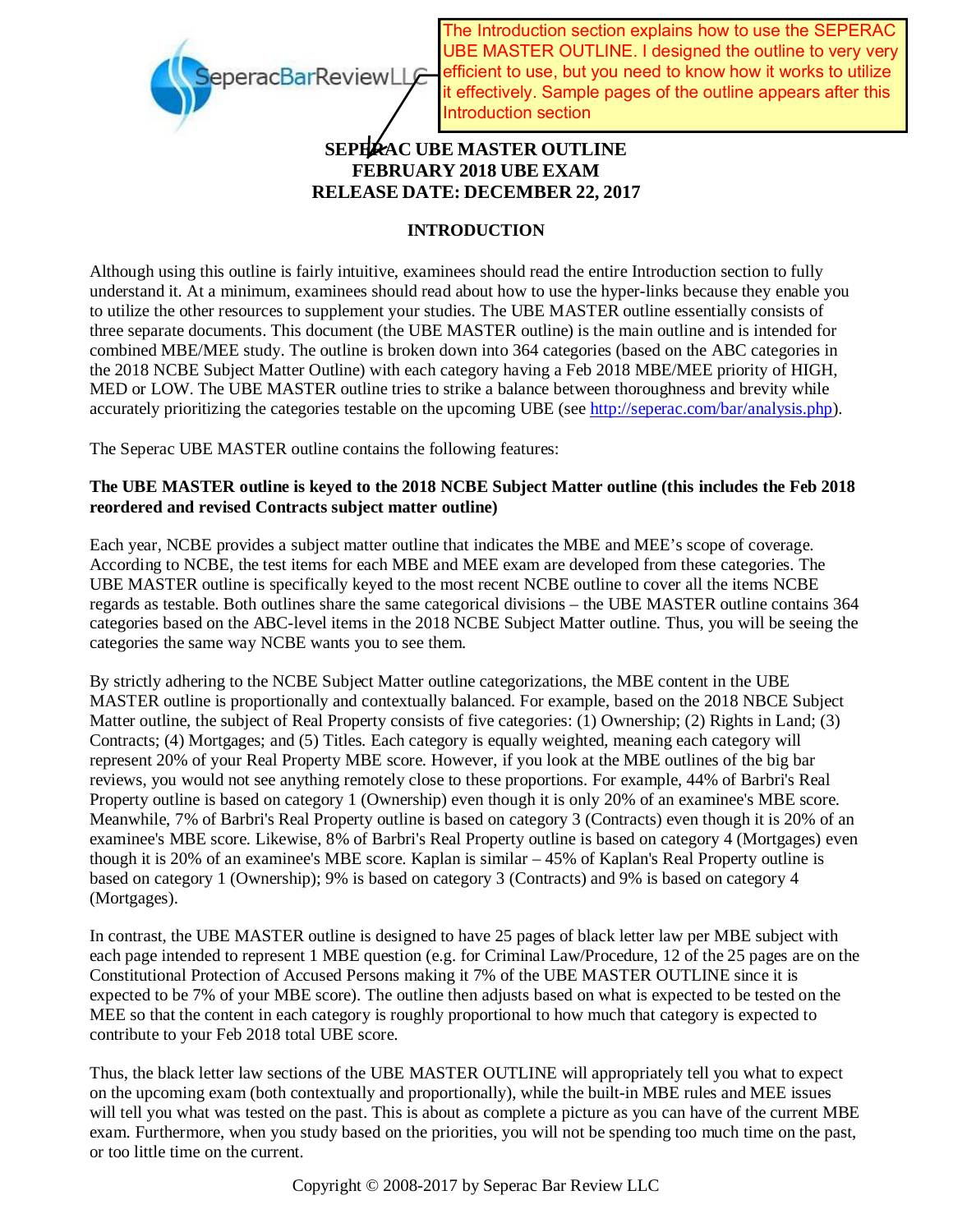

### **The UBE MASTER outline is intended to be your MBE study bible**

Examinees should treat the UBE MASTER outline as their personal MBE study bible. I strongly believe there is no better representation of the current MBE than this outline in as condensed a format. You should assume that each page of black letter law (which will sometimes span multiple pages depending on the number of corresponding MBE Rules/MEE issues) will represent 1 of the 175 graded questions you will see on the MBE. Thus, if there is a part of the outline you don't understand pertaining to an MBE issue, you must review/research it to understand it. The MBE tests both past topics and new current topics and this outline is intended to help you with both. The past MBE topics are reflected in the built-in MBE rules (I wrote synopses of the law for each of the 1,600+ released NCBE questions – these are the same questions in Adaptibar/Strategies & Tactics, Barmax, etc.). The past topics and new current topics are reflected in the black letter law sections of the outline. I devote one page of black letter law (font size of 10 – feel free to increase it if you find it too small) to what I expect to represent one MBE question on the exam. Thus, there are approximately 175 pages of black letter law for the 7 MBE subjects, plus the built in MBE and MEE issues. The past topics and new current topics are also reflected in the built-in MEE issues (over past 400 MEE issues related to the 7 MBE subjects) because past MEE issues have been turned into MBE questions (especially with Civil Procedure). Accordingly, knowing the past tested MEE issues will help you on the MBE. Finally, the outline is highly prioritized. It is sorted by subject based on how much each subject is expected to contribute to your final score (both in context of the MBE and MEE). It is further prioritized by category so that you study the MEE topics expected to be repeated before you study any MEE topics not expected to be repeated. Put simply, the better you understand the MBE portion of this outline, the better you should score on the MBE and the more likely you will pass the exam.

One of the most important aspects of these outlines is the priorities. As I explain in detail below, the priorities enable examinees to study based on how much each category is expected to contribute to their score. If you are studying full time (8-9 hours per day for 6-7 days per week), then you should follow the study-time recommendations for each category (e.g. study 3x a week, 2x a week, 1x a week, 1x every two weeks, or 1x every month). If you are studying part-time (or you are using this material only to supplement your full-bar review), you should adjust the study-time proportionally. Studying this outline based on the assigned priorities should lead to the most efficient outcome on the upcoming UBE exam.

The UBE MASTER outline is a "dense" condensed outline. Due to the wide range of content that can be tested on the MBE and MEE, a denser outline is the more appropriate choice to study for upcoming exam issues. For example, a subscriber who scored a 174 on the MBE in NY and then a 177 on the MBE in NJ told me: *"… as far as the MBE is concerned, your outlines have been most useful since you emphasize the fine distinctions.*" Furthermore, I determined that there are fewer "repeat" topics on the MEE as compared to the pre-UBE essays, necessitating the need for a broader/denser overall outline.

In categorized every single topic tested on the MEE since 1995, I determined that out of the 847 individual topics tested on the past 46 MEE exams, 554 of these topics were tested just once (65%) while 293 of these topics were tested more than once (35%). I then broadened the scope by looking at the ABC Categories (there are 358 ABC categories based on the NCBE subject matter outlines). Out of the 364 ABC categories, 251 categories have been tested on the MEE since 1995, meaning 113 ABC categories have not been tested yet. In regards to the 251 ABC categories that have been tested, 59 of the categories have been tested only once (24%), while 192 of the categories have been tested more than once (76%). Thus, one is much better able to 'predict' what ABC categories will appear rather than individual topics. If my prioritization was based solely on the individual topics, it would be inadequate. Put simply, if my outline was based solely on previously tested MEE topics (which is what the pre-unified MASTER outline did), it would directly cover only about 35% of an upcoming MEE exam (based only on specific topics).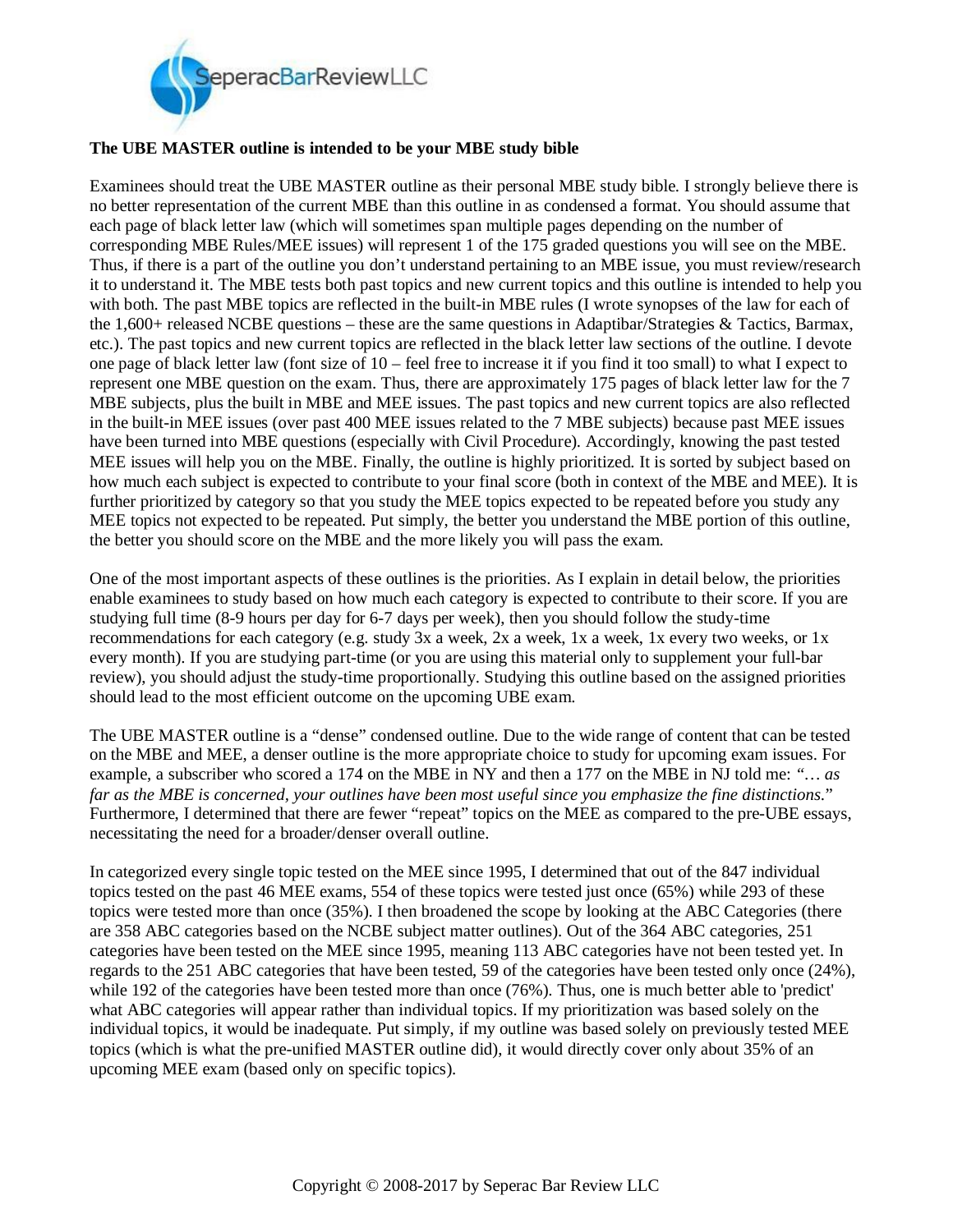

### **The UBE MASTER outline is designed for combined MBE and MEE study**

The MBE and MEE are too intertwined to be studied for separately. For example, MBE issues are tested on the MEE and MEE issues are tested on the MBE (especially for Civil Procedure). Furthermore, the MBE subjects often represent the majority of MEE questions. For example, on the July 2016 UBE exam, 68% of an examinee's MEE score (which is 30% of the total UBE score) came from MBE subjects (meaning 70% of an examinee's total UBE score came from the 7 MBE subjects). On the Feb 2017 UBE exam, these percentages flip-flopped and 33% of an examinee's MEE score came from MBE subjects (meaning 60% of an examinee's total UBE score came from the 7 MBE subjects). Meanwhile, on the July 2017 MEE, 60% of an examinee's MEE score came from the MBE subjects. I expect NCBE's testing of the MEE specific subjects on the MEE to wax and wane from exam to exam – on some exams a majority of the MEE will be based on the MEE specific subjects whereas other MEE exams will consist mainly of MBE subjects. However, to handle such a variance between exams, a unified MBE/MEE outline is necessary. Thus, I merged all my individual outlines into a single outline – this UBE MASTER outline, and then appropriately prioritized it so that examinees study exactly how much each category is worth to their total UBE score. For each ABC category (175 MBE/MEE ABC categories and 189 MEE categories for a total of 364 different categories) contained in the 2018 NCBE Subject Matter outlines, I outline what I regard as the relevant black letter law (along with hypotheticals and examples) followed by the relevant MBE rules and MEE issues for that category, along with a link to any MEE MASTER topic summaries.

If you attempt to study for the MEE using a separate outline, you are likely to duplicate your efforts and inefficiently over-study certain areas. The UBE MASTER outline enables you to study for both the MBE and the MEE at the same time by taking into account how much each category is expected to contribute to both your MBE score AND your MEE score. Combined study is also facilitated by the embedded MBE rules and MEE issues. As such, you will not only be able to know the importance of each of the 364 testable ABC categories, but you will also see exactly how the categories have been tested each time on the MEE/MBE over the past 20+ years (based on the released MBE and MEE questions). This helps examinees construct their MBE/MEE knowledge by not only reading/studying the relevant black letter law, but also efficiently seeing how it has been tested by NCBE. Examinees that have difficulty retaining the wide range of testable content can focus on the HIGH to MEDIUM priority topics which should represent 50%-70% of their total UBE score.

The more efficiently you study for the MBE/MEE portions of the exam, the more time you will have to divert to MBE practice. Examinees that do well on the MBE generally pass. Examinees that fail the exam usually did not do well on the MBE (almost always below the median MBE for the administration). Doing well on the MBE is partly a function of time – if you don't have a lot of time to spend studying/practicing for it, it is hard to do well on it. While study for the other components of the exam can be "abbreviated" to some extent, MBE study really can't be given short-shrift, nor can MBE answers be "bluffed" as with the MEE. The main purpose of this outline and relying on the priorities is to allow for abbreviated study so examinees are able to divert that extra time to MBE studying/practice.

### **Categorized and prioritized MBE rules for the 1,600+ released NCBE MBE questions from 1991 to present are built into the UBE MASTER outline**

To do well on the MBE, examinees should first become familiar with the law tested on past MBE questions. If you have the time, you should answer and review the 1,600+ released NCBE questions (I discuss this in depth on the MBE Study page). Reviewing these 1,600+ released NCBE questions takes about 150-200 hours (assuming 1.8 minutes to read each question and 5 minutes to review each answer explanation and write a rule). For examinees that don't have the time to do this (e.g. you are following your full bar review course syllabus and using their questions or you are studying part-time), I wrote rules for these 1,600+ questions (from the 1991 NCBE exams all the way up to the 2017 NCBE sample questions). A word document of these rules is 130 pages long. I also created a MBE Rules MP3 of these 1,600+ questions which is about 10 hours long. While it is always better to do the questions (to practice your reading comprehension and dealing with distractors), if you are short on time, this is an excellent alternative method to acquire the black letter law behind what NCBE has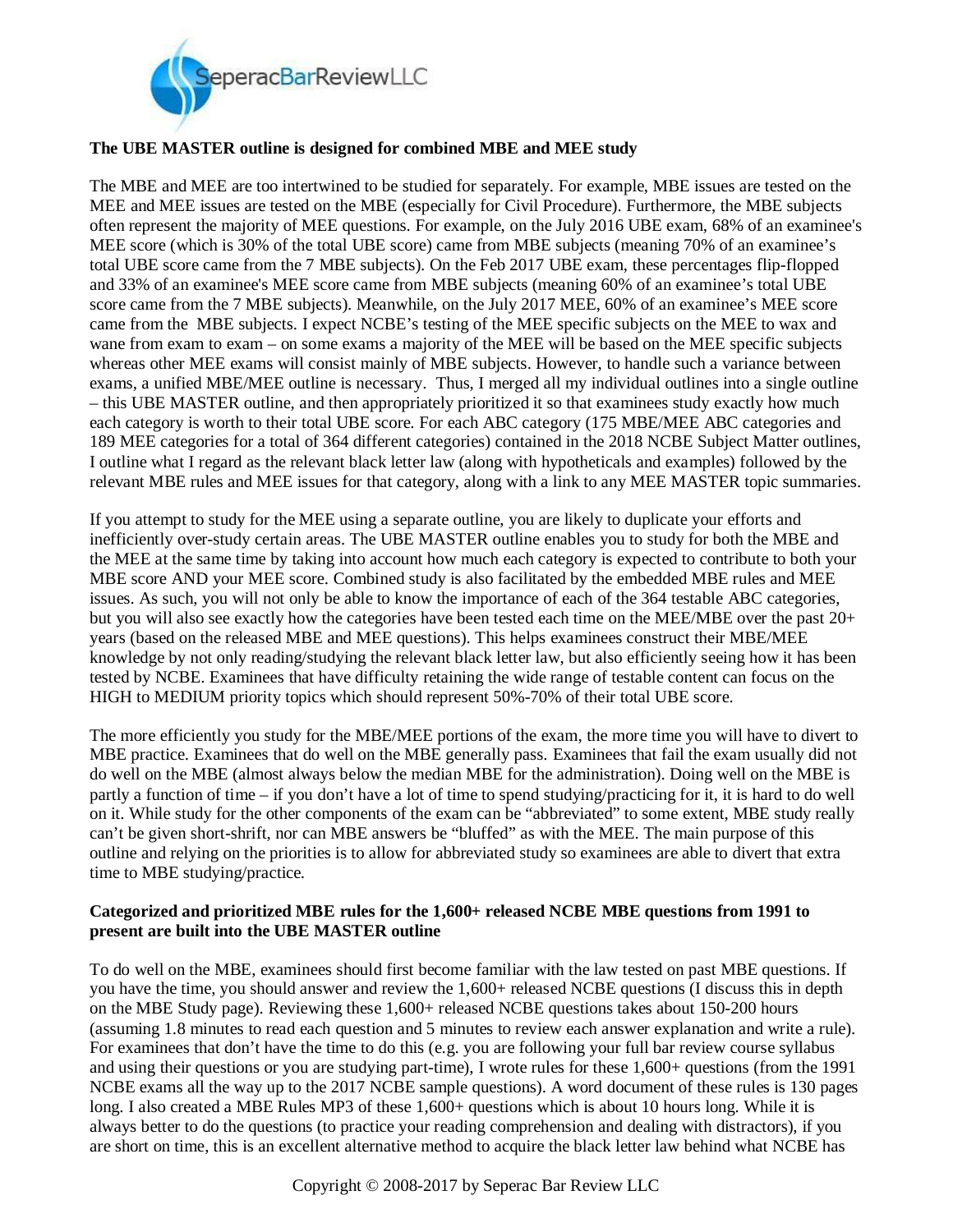

tested in the past in a very efficient way. More so, these rules are prioritized based on my priorities for the upcoming exam. Therefore, the rules are broken down into 36 ranked categories (representing the 36 MBE categories in the 2018 NCBE Subject Matter outlines) to enable examinees to study the most important categories (that will contribute the most to the examinee's MBE score) before studying the least important MBE categories. Thus, if you are very short on time, this is an excellent way to pick up the most important law in the least amount of time.

Please note that studying these rules is only one part of your overall MBE study. While the law behind past NCBE questions will give you insight into some of the legal concepts you can expect to see on the upcoming MBE, they are not always representative. For example, out of the 1,600+ released NCBE questions, there are only two questions on Double Jeopardy (1/10 of 1% of the questions). In contrast, Double Jeopardy is tested fairly frequently on the current MBE (I expect it to represent about 1% of your total MBE score). Basically, the entire area of Constitutional Protection of Accused Persons is under-represented in the released NCBE questions (it is just 3% of the 1,600 NCBE questions, but expected to be 7% of your MBE score). To cite another example, the Rule of Perpetuities (from the Real Property subcategory of Special Problems) represents about 1% of the released NCBE questions, but on the upcoming exam, I expect this subcategory to be tested substantially less. Thus, if your MBE study is based only on the law behind the released NCBE MBE questions, you will be under-prepared for some areas and over-prepared for others. Accordingly, subscribers must study the blackletter law in the UBE MASTER outline in tandem with these MBE rules. By seeing the rules associated with the black letter law, it will make it easier to understand the law (remember, knowledge is constructed).

The MBE rules are listed in order of importance. The OPE 1-4 rules (listed first) are the most important for you to know. For example, if you go to the section of the outline for Torts: Negligence: Standard of Care, you will see rules for the 37 standard of care questions tested on the released MBE questions from 1991-2017 sorted in order of importance. Thus, if you are very limited on time (let's say because you put a lot of time into MBE practice), rather than studying all the rules separately, you can study them as you are studying the black letter law in the UBE MASTER outline, and you can further choose to focus on only the most important rules. As you answer MBE practice questions, you can also add your own rules to these sections to further enhance their understanding of each category. By maintaining all your rules in the UBE MASTER outline, you will have everything important contained in one single logical place.

### **Categorized and prioritized MEE issue statements for 400+ NCBE MEE issues from 2007 to present are built into the MBE sections of the UBE MASTER outline**

In making the UBE MASTER outline (which involved examining every single MEE issue ever tested), I found that topics tested on the MEE that pertain to MBE subjects are also tested on the MBE. This makes sense, as NCBE probably uses MEE fact patterns to construct MBE questions and vice versa. This is especially true with the subject of Civil Procedure (which was added to the MBE in 2015) probably because NCBE needed to create a large pool of questions for the MBE so it likely went to the best source it had – prior MEE questions going back 44 MEE exams. As such, examinees should be looking at MEE issues when studying for the MBE and at MBE issues when studying for the MEE – this outline enables you to do so. You can also add notes in the boxes at the end of each category. This is a great place to put your MBE rules that pertain to that category or any MEE issues you encounter. Issue spotting is paramount for the MEE, so you want to track this information to better help you on the exam.

### **Over 1,000+ hypotheticals and examples for the 7 MBE subjects are built into the UBE MASTER outline**

Examinees learn by example. Accordingly, there are over 1,000 hypotheticals, tips and examples for the seven MBE subjects. The hypotheticals are detailed examples that are separately identified and appear in a yellow box with the prefix HYPO. The HYPOS serve as excellent examples of how the legal principles may be tested on the upcoming exam. The tips also appear in yellow boxes with the prefix TIP. The examples are less detailed parentheticals that start with (e.g.). Taking into account that the 1,600+ embedded MBE rules and 1,300+ MEE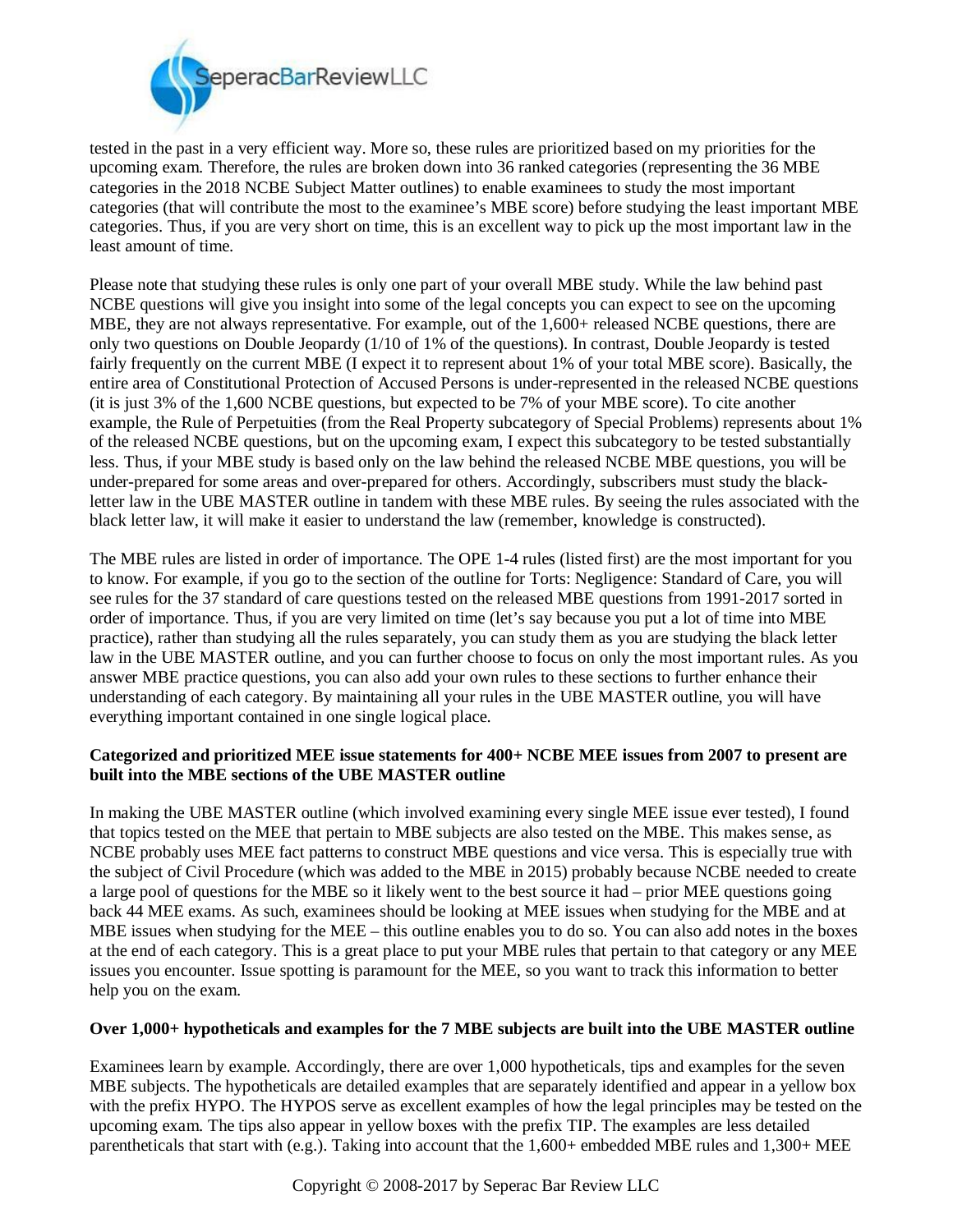

issues which also serve as examples, this UBE MASTER outline essentially contains almost 4,000 examples of the law to facilitate your understanding of it.

### **Drilling it down even further, I highlight what I regard as the topical areas of greater importance**

For some categories, I highlight in yellow highlighting any topics or areas that I regard as more likely to be tested on the upcoming exam. This is based on my own personal opinion of which topics may be of greater importance (no statistical analysis is involved in this). I suggest you devote extra time to studying the highlighted areas versus the non-highlighted areas (it will benefit you), especially for the HIGH priority categories.

#### **Each MBE category is prioritized for the upcoming MBE**

The UBE MASTER outline is sorted in order of subject priority. For example, an MBE subject that is not expected to contribute to your MEE score will appear lower in the outline than an MBE subject that is expected to contribute to your MEE score. Within these subjects, each ABC category is further prioritized. The MBE consists of 175 graded questions based on seven subjects (25 questions per subject). The MBE portion of the UBE MASTER outline consists of 175 MBE categories. However, while one would think that each category should reflect approximately one MBE question on the exam, they do not. In contrast, some categories will represent multiple MBE questions on the exam while other categories will represent no questions. Each category heading will tell you how many MBE questions you can expect on the exam based on the priorities of HIGH, MED and LOW. For example, if a category has an MBE-MEE priority of HIGH, this category is HIGH priority for both the MBE and MEE. If a category has an MBE-MEE priority of HIGH-MED, this category is HIGH priority for the MBE and MEDIUM priority for the MEE. A HIGH priority MBE category means that there will generally be 2 or more MBE questions from this category on the upcoming MBE exam. A MED priority MBE category means that there will generally be 1 or more MBE questions from this category. A LOW priority MBE category means there will be 0-1 MBE questions tested from this category on the upcoming MBE. Thus, if you are an examinee very limited on study time, you may wish to ignore the LOW priority MBE categories since these areas may or may not be tested at all on the upcoming MBE. Otherwise, you should simply study based on the study-time allocations.

### **Each MEE category is prioritized for the upcoming MEE**

Everyone studies differently and certain study methods do not work for certain people. However, if you subscribed, you probably agree with the philosophy that you should study the MEE topics most likely to appear (and avoid the MEE topics least likely to appear) in order to increase your chances of passing the exam. In my analysis of bar exam essay topics over the past ten years, I have concluded that you cannot predict the essay topics for an upcoming exam – you can only assess topic priorities. The MASTER priorities use statistical analysis to determine which topics are *not likely* to appear on the upcoming exam. I strongly believe that this is the most efficient way an examinee can study for the bar exam. I put a good deal of time into determining the MASTER priorities for each exam – the priorities go far beyond simply looking at the frequency of appearance of a topic. For the MEE, a topic cannot appear on every exam and the MASTER priorities try to account for that. Since the entire MEE exam may consist of only 25 topics spread across 6 MEE questions, knowing just 4-5 more topics better than a typical examinee due to the MEE MASTER prioritizations can help you immensely on the exam.

Since examinees are taking a calculated risk by following these MEE priorities, I prepare a detailed post-exam analysis of MASTER for each administration it was used (19 essay administrations so far) to enable examinees (and myself) to better assess that risk. I also publish an even more detailed post-exam analysis on the subscription site after each exam. I know that many examinees rely on me to give them good information, so I regard it as bar review malpractice to not examine and report on the effectiveness of the information I provide: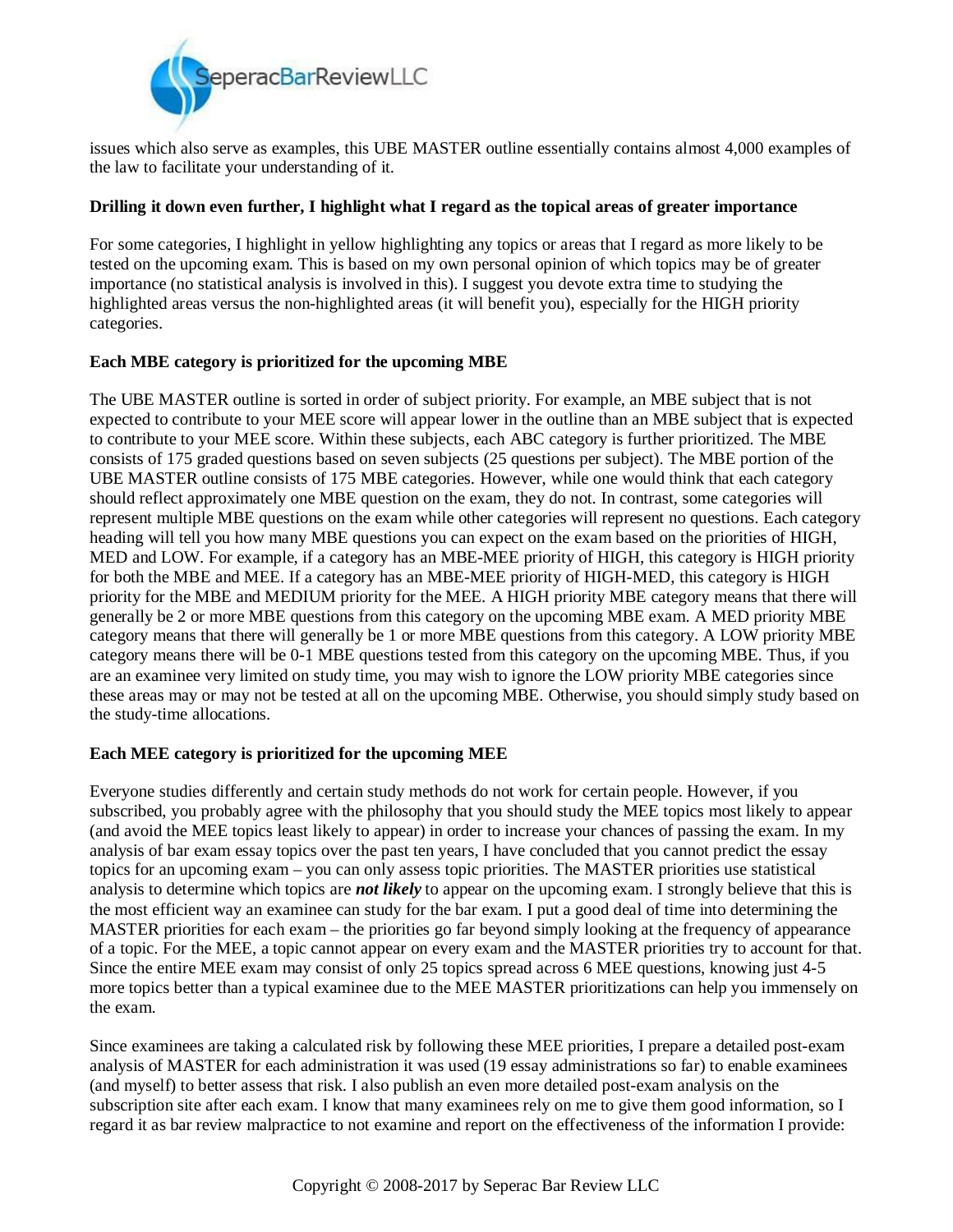

#### <http://seperac.com/bar/analysis.php>

After I develop the statistical methodologies for the priorities, I test how these conditions would have worked on past exams. This "scenario testing" serves as a confirmation that the priorities are on point. If this was not the case, I would never release a prioritized list and tell examinees to rely on it. As stated above, I regard it as bar review malpractice to give advice to someone that requires them to take significant calculated risks in their studying unless it is strongly supported by the data. The priorities may sometimes seem illogical (i.e. a frequently appearing topic has a low priority or a rarely appearing topic has a high priority). However, every priority is based on a logical set of criteria to establish its priority. The determination of MASTER priorities is strictly formula based – I do not make any subjective assessments. Accordingly, the MASTER priorities are reactive – if the examiners modify how they select previously tested topics, the MASTER priorities change accordingly. Often, I am not even aware of the current priority of a specific topic since my opinion plays no role in the determination of the priorities. Even though the bar examiners may "shake things up" occasionally, there still needs to be an overall consistency to essay topic selection. Put simply, the more inconsistent the examiners are with essay topic selection, the less likely the exam will determine an applicant's proficiency. For example, if a large number of obscure topics were tested, most examinees would do poorly on them, making it harder to distinguish applicants sufficiently to determine who is qualified versus unqualified.

Please keep in mind that the priorities in this UBE MASTER outline are specific to the FEBRUARY 2018 exam only. For example, if you test the priorities in the current MASTER against the immediately preceding bar exam, the priorities would be inaccurate. In the past, an average of 30% of the priorities change between each exam (in some cases, up to 50%). Thus, always rely on the topic's priority rather than the topic's frequency of appearance.

Again, MASTER doesn't predict what topics will appear on the next exam - it simply prioritizes the topics to indicate which topics are not likely to appear. Studying based on these time allocations will not ensure that you will fully understand each category – the purpose of these time allocations is to ensure that you do not overstudy a particular category. However, by studying based on these priorities, I *strongly believe* you put yourself in the best position to pass through proportionate learning. Once I determine how much something is worth towards your total score, that is how much study-time it warrants – any more than that and you are being inefficient. Inefficiency in studying is sometimes unavoidable, but I go to a lot of effort to make your studying as efficient as possible.

### **This outline contains navigation links and other layout designs to facilitate more effective studying and review.**

The SEPERAC UBE MASTER OUTLINE is essentially comprised of three separate word documents. To utilize the links in the SEPERAC UBE MASTER OUTLINE, you must download all three files and keep them in the same directory. Do not rename the files (make sure they don't get renamed by your device when you download them) or put them in different directories or the links won't work:

**SEPERAC-F18 EXAM-UBE MASTER OUTLINE** – A 511 page outline containing black letter law outlines for the 14 MBE/MEE subjects that is keyed to the 2018 NCBE Subject Matter outlines and broken down into 364 different categories. There are MBE/MEE priorities for each of the 364 testable categories. For example, I designated 121 of these 364 categories as HIGH priority for the upcoming Feb 2018 MEE. I expect these 121 categories to represent 70-80% of your F18 MEE score. Thus, if you are limited on time, you can focus on only these 121 categories for your MEE studies (or expand your studies to the MEDIUM topics if you have the time). If the category has been tested on a released MBE or MEE exam, every associated MBE rule or MEE issue is reported after the black letter law section (based on 1,606 MBE rules and 1,303 MEE issues from the past 20+ years). The MEE issues section for each category also contains hyperlinks that will take you to the relevant MEE MASTER topic summaries for that category or to the MEE answer for that issue. This outline is fully up to date for the Feb 2018 exam, meaning it reflects the recent NCBE changes to Contracts, Real Property and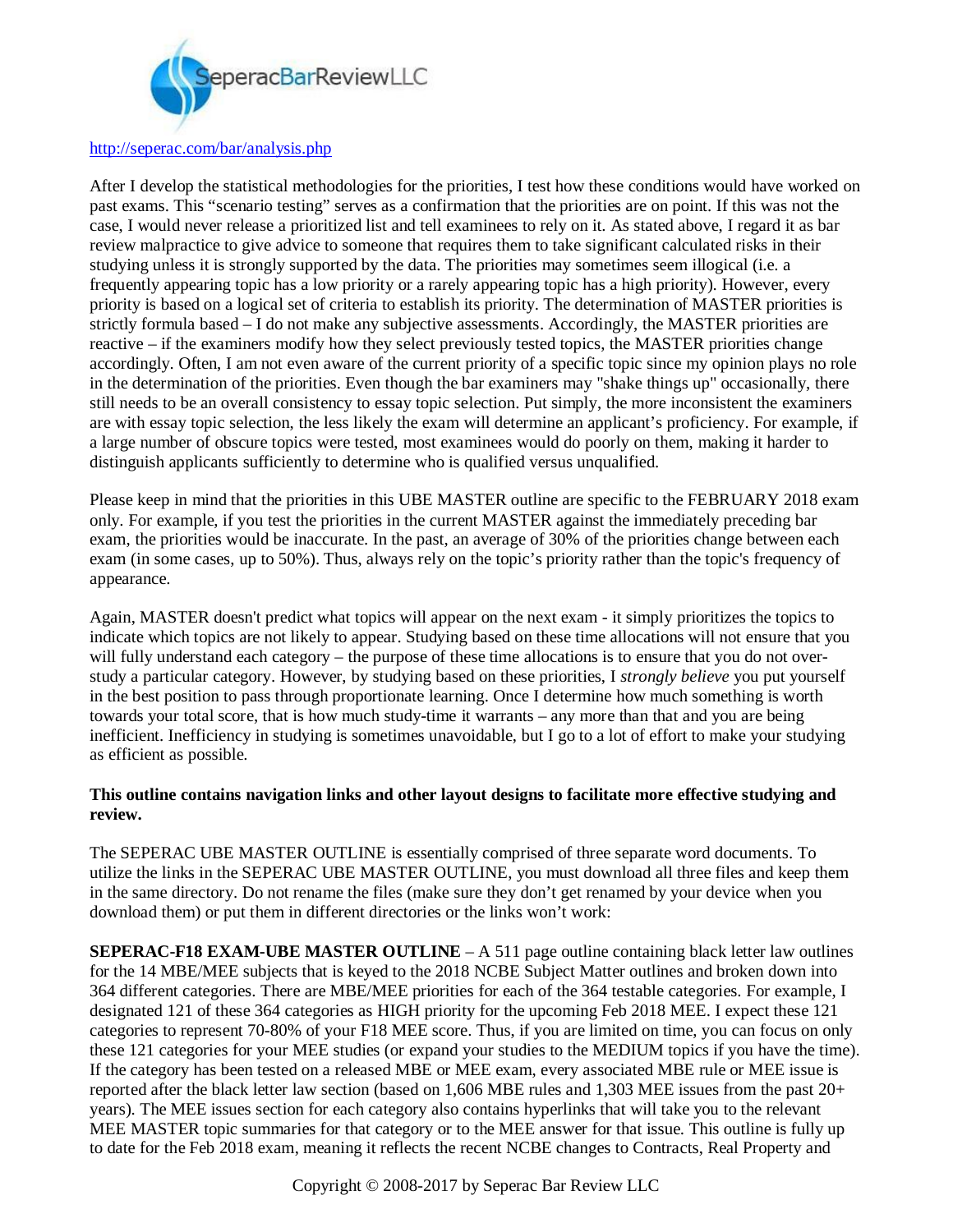

Evidence. Unlike the next two accompanying documents, this outline is not sorted based on priority. This is because it is intended to give you an overview of the exam and from the same perspective as NCBE. However, for each category, you should follow the Study-Time suggestions for optimally efficient study.

**SEPERAC-F18 EXAM-MEE MASTER-TOPIC SUMMARIES** – A 211 page outline containing prioritized summaries/synopses of the legal principles tested on the MEE exam since 1995. The topics are categorized based on the ABC subcategories contained in the NCBE Subject Matter outlines. The categories are sorted based on priority for the upcoming exam (highest priority first, then medium priority, then low priority). These generic paragraphs not only explain the relevant law, but can also be used to speed the writing process on the exam (even to bluff your way through parts of a question). Since this outline is sorted by priority (HIGH, then MEDIUM, then LOW priority topics), you should read it in order (assuming you are studying this document rather than just going to a specific topic to better understand it using the UBE MASTER hyper-links).

**SEPERAC-F18 EXAM-MEE MASTER-RELEASED ANSWER COMPILATION** – This Compilation outline (1,589 pages) is based on the last 46 MEE exams (from 1995 to present) and contains 309 MEE questions. Each MEE question is followed by the NCBE Answer Analysis (and more recent questions also have the best examinee answers from other states). The Compilation also identifies every single issue tested on every single essay – this can be used to check whether your issue-spotting is on point when you are outlining. The MEE questions in this Compilation are grouped by priority (based on the SEPERAC MASTER priorities and other criteria), meaning you should read/study/practice them in order. The questions numbered 1-50 are the 50 most important questions/answers to know for the upcoming exam – these are the ones I expect to repeat in some fashion on the upcoming F18 MEE exam.

After this Introduction section, the next section is the Table of Contents. The Table of Contents is Hyper-Linked, meaning that if you hold down the CTRL key and click on a category, you will jump to that category. In addition, each of the categories tested on the MEE is hyper-linked to the SEPERAC MEE MASTER TOPIC SUMMARIES document while every MEE issue is hyper-linked to the SEPERAC MEE MASTER RELEASED ANSWER COMPILATION so that you can quickly see how the topic was answered in each exam where the topic appeared. You can also jump around the outline using the Word Navigation Pane (go to View, and then mark the check box to show the "Navigation Pane" or "Document Map"). Utilizing the hyperlinked Table of Contents or Microsoft Word's Navigation Pane, you can essentially jump to any subject, question or answer instantly. Furthermore, you can use the table of contents as a checklist of the issues related to each category.

For each category in the SEPERAC UBE MASTER OUTLINE, the first section is the black letter law section that examinees should strive to memorize. Each category header reports a priority of LOW, MED, or HIGH. The headers are color-coded based on their priority: BLUE=HIGH PRIORITY, GREEN=MEDIUM PRIORITY and ORANGE=LOW PRIORITY (you can read more about the prioritization rationale and methodology on the subscription site). Each category priority tells you how often the category should be studied. If you are studying full time and using this material as your primary source of study, you should follow these priorities religiously.

For the 175 MBE categories, the next section is the MBE rule section. For each released NCBE MBE question from 1991 to present that was tested on that category, there is an MBE rule I wrote that synopsizes the legal issue being tested in that question. For example, the heading for the rule section may appear as follows:

### **MBE Issues Tested on Jurisdiction – Federal SMJ**

There are 1600+ MBE rules in the UBE MASTER outline encompassing the 1991, 1992, 1998 MBE exam books, the OPE 1-4 questions and other sample questions. If you are limited in MBE practice time, studying these rules is a great way to pick up the legal knowledge without having to go through the trouble of answering these questions. Since the older MBE questions are more straight-forward than the current MBE questions, you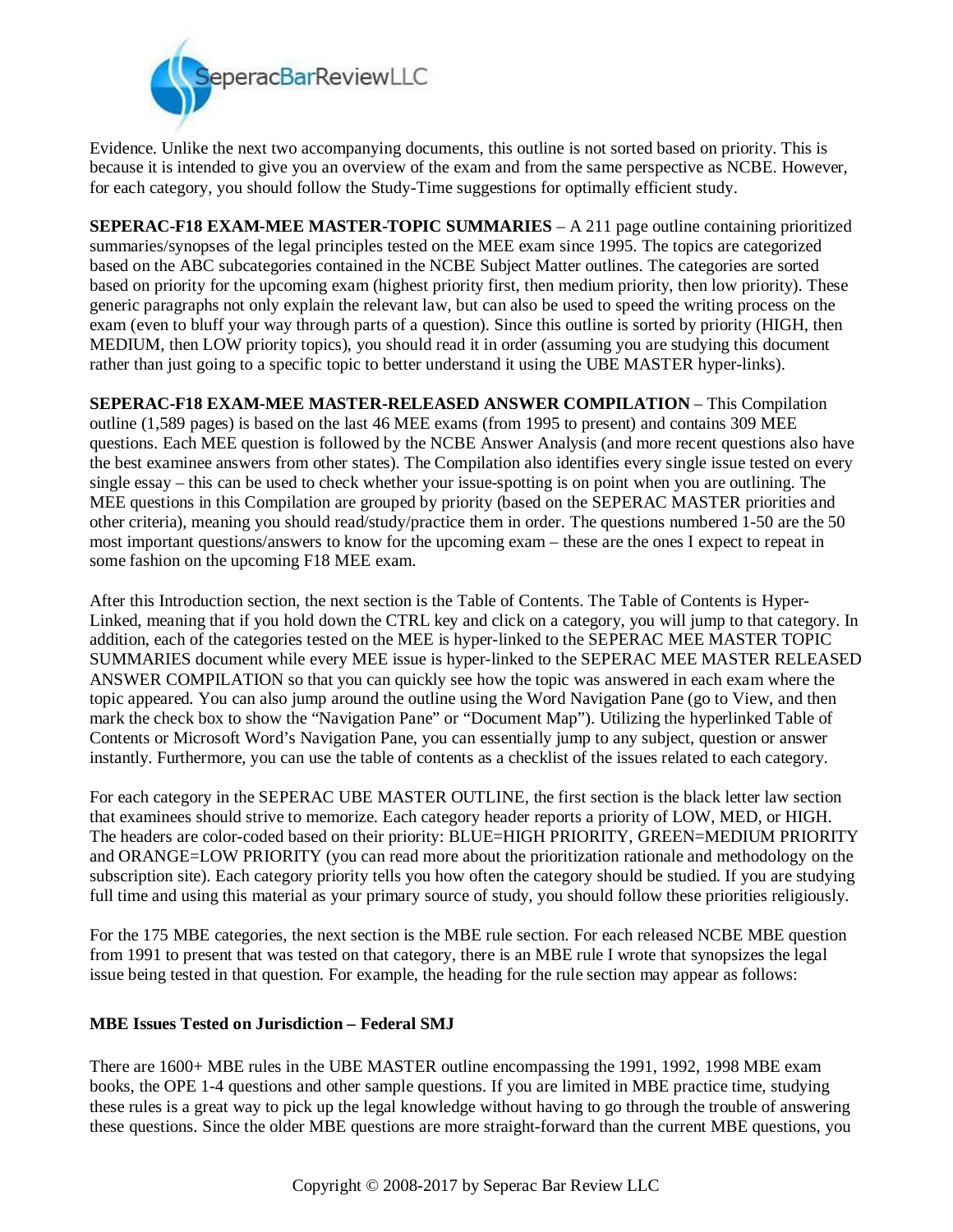

really don't need to answer these questions from a practice point of view, but you still want to know the laws tested because this is what NCBE regards as important.

Next, for the MBE/MEE categories that have been tested on the MEE, there is an MEE Issues Tested section. The header for the section appears as follow:

#### **MEE Topic Summaries: Jurisdiction – Federal SMJ**

These headings are hyperlinked. This means if you press CTRL and click on the link, you will be taken to the appropriate topic summary in the SEPERAC MEE MASTER TOPIC SUMMARIES document. You should click on these links if you are still have problems understanding a category (especially a HIGH priority category) and when you need to begin studying for the MEE. If you still don't understand something after reading the MEE MASTER topic summaries, you can read the issue links below the topic heading to see how the topic was tested since 1995 (and the outcome). If this still doesn't explain the topic to you, you can click on any of the issue links to take you to the exact part of the essay answer where the issue is explained. The hyperlinks to the MEE answers are available to give you insight into the analysis involved with each question (what facts are used and discussed).

For the MEE, issue spotting is paramount, so either read/study the MEE issues built into the UBE MASTER outline or use the MEE Quick Review outline (if you don't have the time for the full MEE questions and Answer Analyses or the full MP3s). In writing bar exam essays, knowing the black letter law is not enough – you also need to know how it is applied. The UBE MASTER outline lets you do a full review of the MEE quickly and efficiently by seeing the black letter law together with the tested issues. Furthermore, knowing how the issue was tested helps immensely in issue spotting. It is this type of efficiency that enables examinees to accomplish essay study sooner and devote that saved time to the MBE.

The issues are color coded, so you know the result after you read the issue question. This color coding is designed to enable you to study more efficiently by seeing the answer in color. If the answer to the issue is in the Affirmative, the answer appears in **GREEN.** If the answer to the issue is in the Negative, the answer appears in **RED.** If the answer to the issue is neutral or cannot be answered definitively, the answer appears in **BLUE.** For example:

### **THE ANSWER TO THE ISSUE IS AFFIRMATIVE:**

**2015-FEB-Q5-P2: (35%) Are two corporations diverse for purposes of federal jurisdiction when they are incorporated and headquartered in different states but their main facilities are located in the same state, which is also the state of incorporation of one of the businesses? The District Court has diversity jurisdiction over MedForms's breach of contract claim because the amount in controversy exceeds \$75,000 and MedForms and the company are citizens of different states.**

#### **THE ANSWER TO THE ISSUE IS NEGATIVE:**

**2015-FEB-Q5-P2: (35%) Are two corporations diverse for purposes of federal jurisdiction when they are incorporated and headquartered in different states but their main facilities are located in the same state, which is also the state of incorporation of one of the businesses? The District Court has diversity jurisdiction over MedForms's breach of contract claim because the amount in controversy exceeds \$75,000 and MedForms and the company are citizens of different states.**

#### **NO ANSWER, NEUTRAL ANSWER:**

**2015-FEB-Q1-P1: (30%) Is the driver an independent contractor or an employee of the store? Although the store characterized the driver as an independent contractor, the store had the right to control his conduct and thus the driver was an employee of the store.**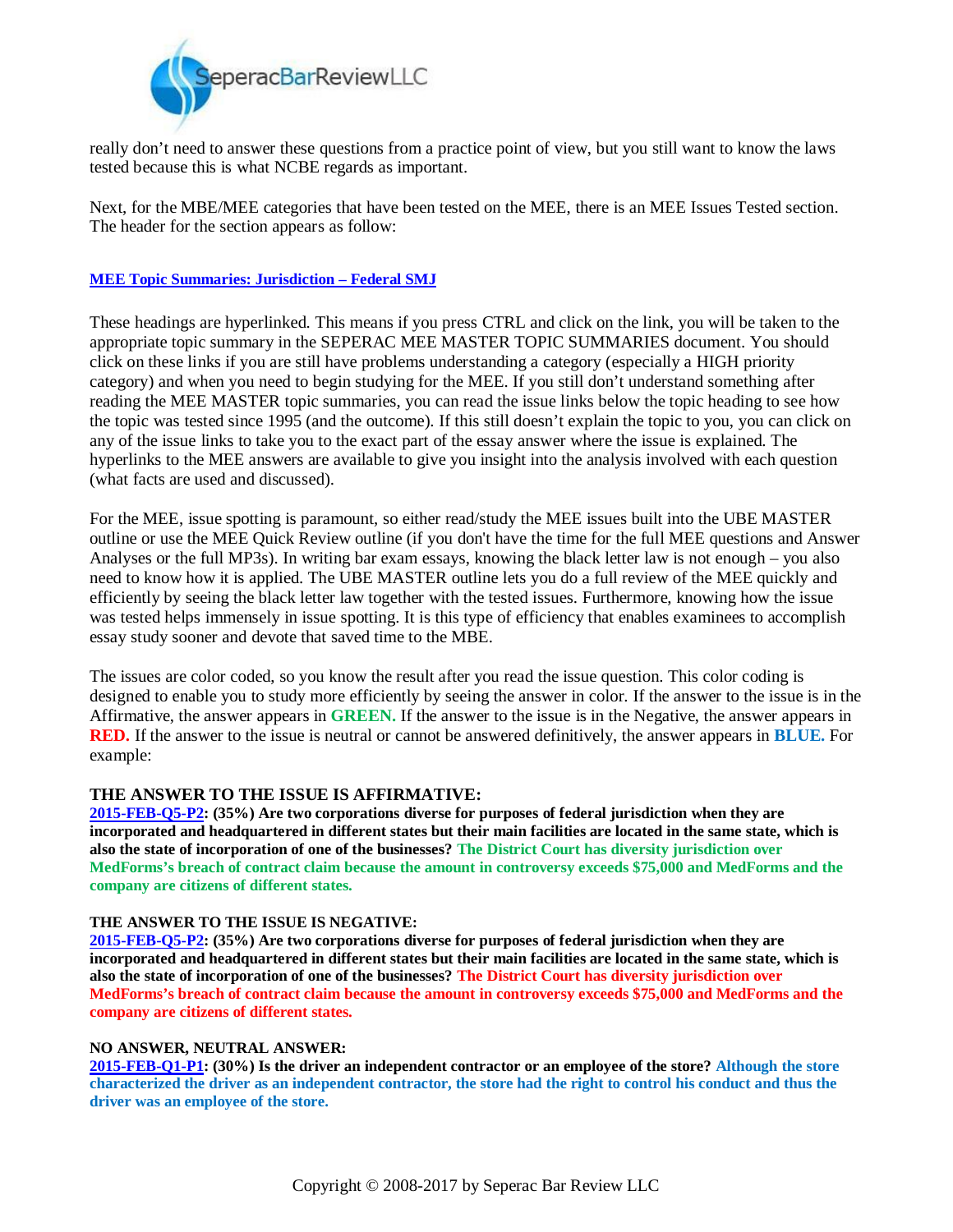

To go to the full MEE answer, simply press the CTRL key and click on the hyperlinked issue prefix (e.g. 2015- FEB-Q1-P1). There are hyper-links for all 1,303 issues tested on the MEE since 1995. Whether you click on a link (to read the essay answer in the SEPERAC MEE MASTER RELEASED ANSWER COMPILATION document) should depend on the point value of the issue. For example, if the point value of the issue is below 25% (this percentage appears after the hyperlinked issue prefix), then there is less of a need to look at the corresponding essay answer. However, the higher the point value of the topic, the more often you should review the issue answers by clicking on the issue links.

According to NCBE's MEE Instructions, on the MEE you must: "*[d]emonstrate your ability to reason and analyze. Each of your answers should show an understanding of the facts, a recognition of the issues included, a knowledge of the applicable principles of law, and the reasoning by which you arrive at your conclusions. The value of your answer depends not as much upon your conclusions as upon the presence and quality of the elements mentioned above."* This unified UBE MASTER outline is specifically designed to help you with each of these elements of a good MEE answer.

Your ability to "*show an understanding of the facts"* will be developed through reading the MEE answers and seeing how the facts were discussed. You will be able to do this efficiently because hyperlinks to the specific MEE questions are built into the SEPERAC UBE MASTER OUTLINE. Through the MASTER priorities (contained in all three documents), you will learn these questions on a prioritized basis – the facts most likely to re-appear are designated as such. There is no guess-work involved here – start with the first essay and work your way down.

Your ability to "*[recognize] the issues"* will be developed by reading the issue links and understanding how the issues have been presented for each topic in past MEE questions. One of the significant benefits of UBE MASTER are the embedded MBE rules and MEE issue links. There is no other available bar exam resource that takes every released MBE and MEE issue and groups the issues based on the legal principle of law being tested in the issue. This enables an examinee to quickly see how the issue was brought up in the past questions, so the examinee will be prepared to identify the issue in future questions.

Your ability to demonstrate a "*knowledge of the applicable principles of law"* will be developed by studying UBE MASTER based on priority, thereby being very familiar with the principles of law most likely to appear and least familiar with the principles of law least likely to appear. In addition, the MEE MASTER answer summaries are more comprehensive than just the black letter law. Where possible, I also explain the purpose of the law. As such, when you write your response, you can illustrate to the grader that you not only know the black letter law, but that you also understand it.

Finally, you will "*[d]emonstrate your ability to reason and analyze*" by reviewing the NCBE Answer Analyses which do an excellent job of showing how to analyze an MEE essay. In addition, the best examinee answers from other states serve as good examples of proper reasoning and analysis. By analyzing representative good answers, examinees will learn to write passing MEE essays by example. These best examinee answers provide insight as to what type of writing and how much knowledge and analysis is required for an above average score that is not at the level of the released NCBE Answer Analyses. I regard the process of reviewing the past MEE essays (and their associated issues) as very important. Much like the recently released MBE questions (OPE 1-4) reflect the current MBE, the recently released MEE questions reflect the current MEE. Since the cost to purchase the 2012-2017 MEEs from NCBE is \$150, unless an examinee obtains these questions from their bar review, a number of examinees will be unfamiliar with them, giving you an advantage on the MEE. Reading, listening to, outlining, and answering these MEE essays will teach you how to compose an MEE answer that the bar examiners are looking for.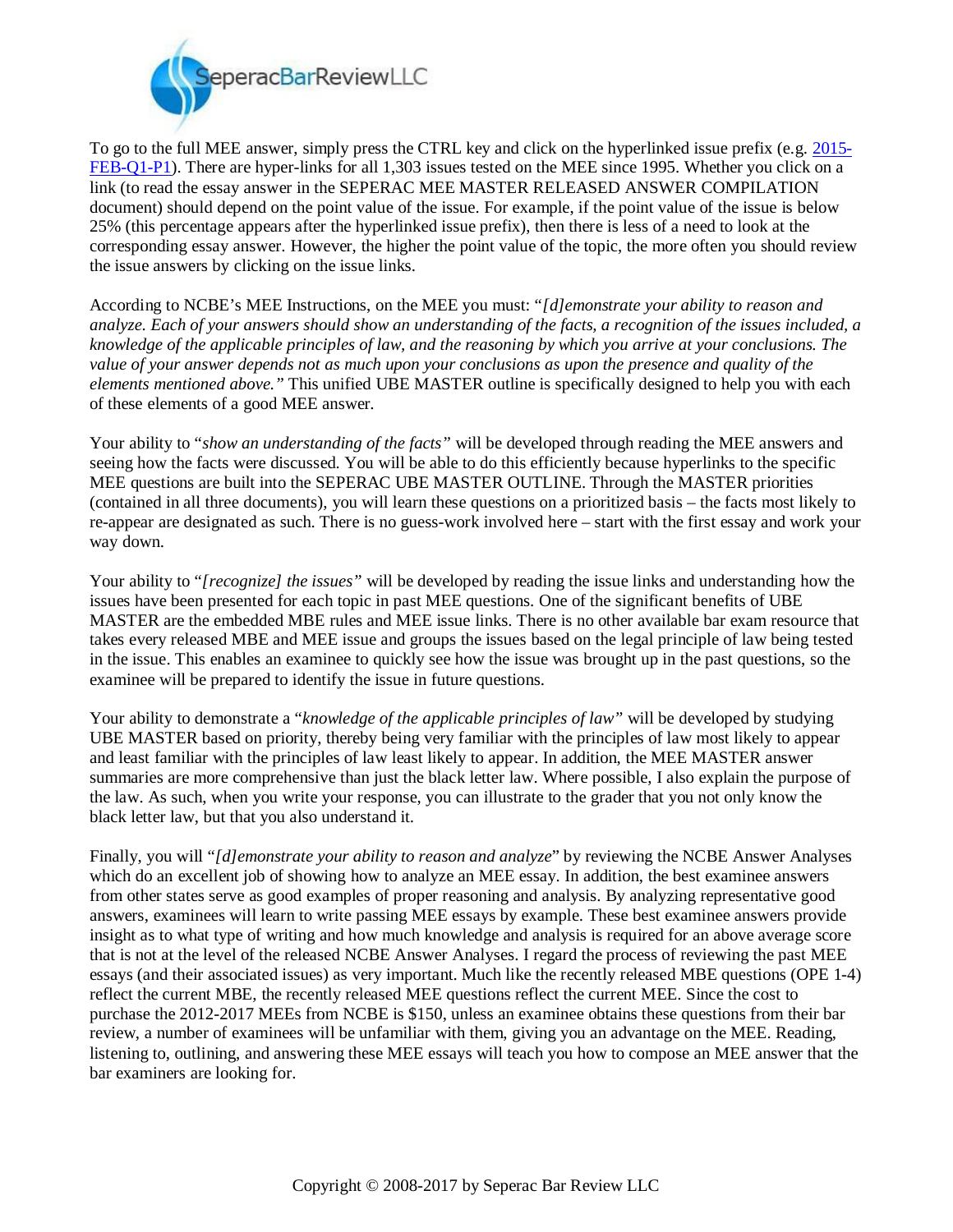

### **This outline is editable to facilitate more effective studying and review.**

I release the UBE MASTER outline as an editable word document to allow examinees to supplement it. For example, you can add your own pieces of law, highlight areas you need to study better, or even add your own MBE rules in the MBE rule section for each ABC category. Accordingly, you may decide to copy your MBE rules into this outline (by adding them to the existing rules) rather than using a separate MBE Rules outline. If you plan to edit the documents, I suggest that you "Track Changes" in the documents so that you can see easily identify your additions and changes.

As subscriber, you are agreeing to the Purchase Agreement. Therefore, you cannot share/sell/disseminate the subscription site materials or advice without my written consent. I sincerely believe that if you use these materials as directed, you will improve your odds of passing the bar exam. However, the more examinees that use these materials, the lower everyone's chances of passing. By keeping subscriptions limited to a small percentage of examinees, there is also less incentive for the bar examiners to purposefully change the exam to counter topic priorities when only a small number of examinees are relying on them, especially when deliberately changing their exam methodology may have unintended consequences on the majority of examinees who are unaware of the priorities (e.g. adding more low priority topics could cause examinees who normally would pass to fail).

If an examinee shares the material or information on this subscription site, they are doing it to their detriment. Examinees must recognize that all the information on the subscription site is designed to increase your probability of passing the exam, so sharing that information with anyone decreases that probability. Thanks to the internet, sharing this material/information with just one person can have the unintended effect of it being subsequently shared with hundreds of examinees who are all competing for the same license. Examinees must keep in mind that licensure exams act as a form of economic protectionism since a bar exam "passing score" arbitrarily sets a limit on the number of attorneys licensed in a jurisdiction. An examinee that scores a 264 on the New York UBE exam is probably just as qualified to practice law as an examinee who scores a 266, but only one of these examinees will be admitted to the bar. Put simply, if the seven current justices of the New York Court of Appeals were the only persons to sit for the upcoming New York UBE exam, at least two of the justices would fail the exam based on the cut score (and probably more due to a poor MBE showing).

I place a good deal of trust in subscribers by making these documents available in an easily downloadable and editable format because this facilitates your outlining and studying. I do this to enable examinees to study as efficiently as possible, even if it increases the risk it can be easily shared. I appreciate that subscribers respect this and do not share the information. In return, I will do my part in working up until the exam to provide advice and resources that I believe will benefit subscribers taking the upcoming exam. Accordingly, if you ever find an unauthorized use of these materials, please email me at [joe@seperac.com](mailto:joe:@seperac.com). If you purchased a copy of my materials from another source, please include it in the email.

### **COPYRIGHT NOTICE**

This document is a copyrighted work. These materials are for personal use only and may not be reproduced or distributed in any way. Accordingly, you may not share

broadcast any of the information or material from this  $\frac{1}{\sqrt{h}}$  is as an editable Word document so you can Bar Review LLC. In addition, certain publicly dis losed add/delete/etc. Thus, examinees can add their included herein with the permission of NCBE, the copy MBE rules here and have everything in one place materials included in Seperac Bar Review LLC's mater (for extremely efficient studying/review) constitute an endorsement by NCBE or otherwise signify

these materials or the company or individuals who distribute these materials. In order to trace illicit reproduction of the material, I have included insignificant errors throughout the materials along with some superfluous topic assignments. These de minimus changes are intended to serve as a fingerprint in the event someone attempts to utilize this arranged information for an unauthorized purpose.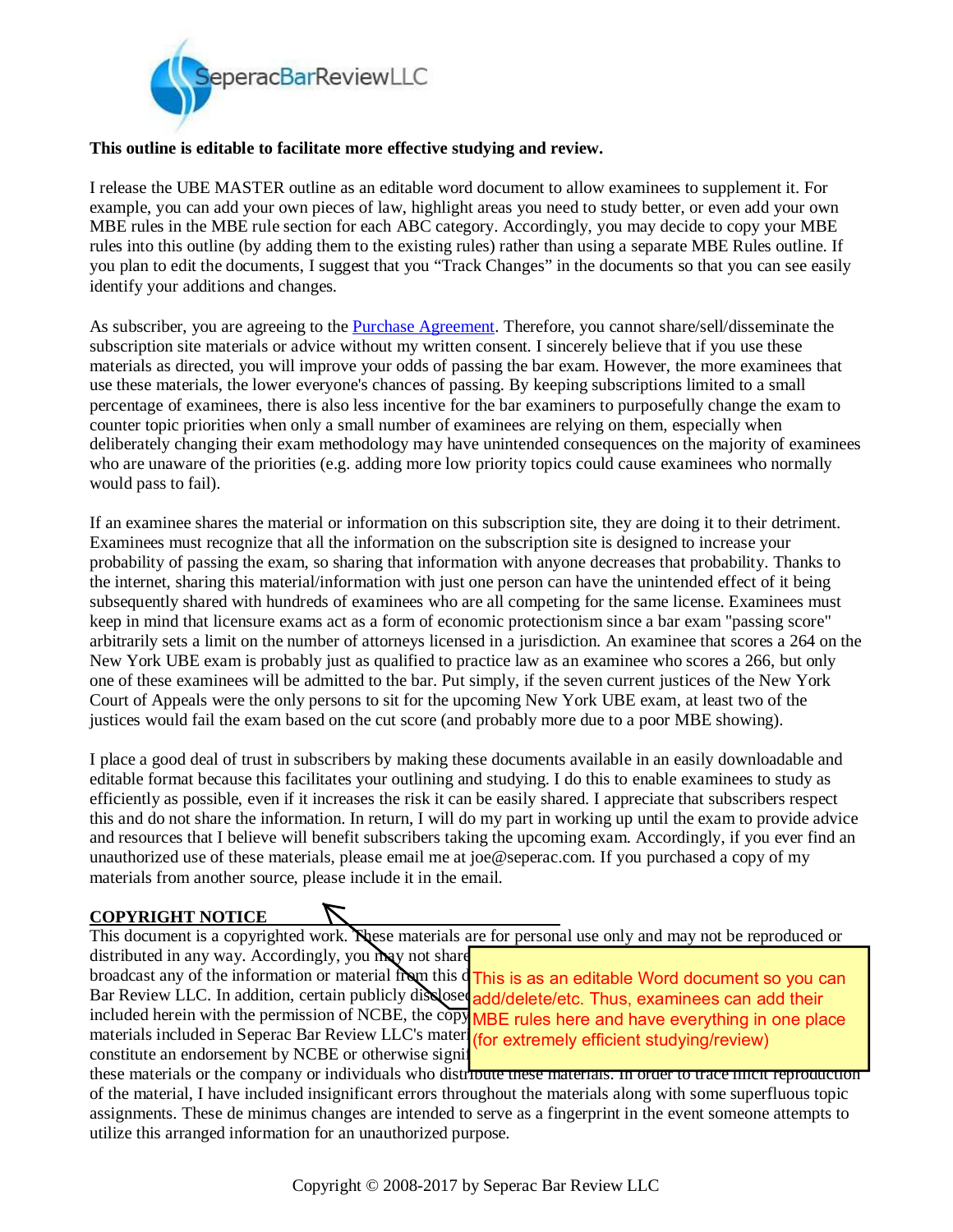

### **DISCLAIMER**

This is advice and opinion based on my analysis of tested exam topics. The information contained on this site is by no means a replacement for common sense, studying and hard work. No representation is made that any answer is correct or identifies or correctly responds to all of the issues raised by the corresponding question. The analysis is deemed accurate and reliable, but no warranties are being made, including, but not limited to typographical errors. In addition, please keep in mind that past performance is not indicative of future results.

### **POST-EXAM**

There is a post-exam questionnaire for subscribers: <http://seperac.com/postexamform.php>

If you take the exam and think you may not have passed, filling out this form immediately after you take the exam (while the information is still fresh in your mind) can help you later. For example, using this information, I track the key details of your attempt, so if you later find that you failed the exam, I will try to match your responses/statistics to whoever previously submitted the most comparable details (and later passed) to give you their advice on what worked for them. This input from examinees also gives me a better understanding of the effectiveness of my advice/priorities along with information on the exam itself.

> This is applicable even to non-subscribers. I have spoken to many failing (then passing) examinees over the years and can probably give you some useful advice.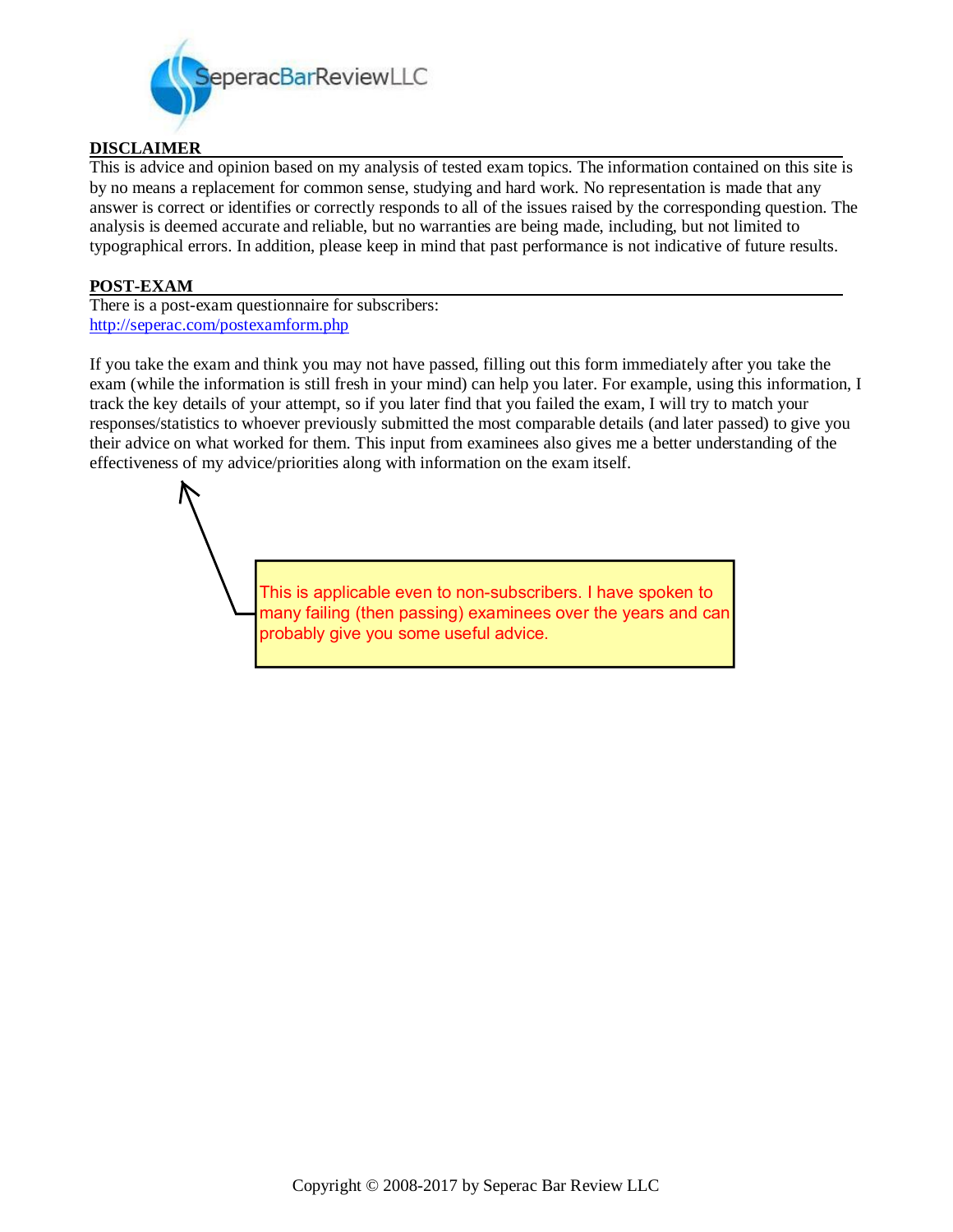This outline is 511 pages long and contains 364 categories. It is keyed to the 2018 NCBE Subject Matter outline.

## **CivPro: Cat I: Jurisdiction (A. Federal SMJ) – MBE: 1-2 Qs – MEE: 40/46 exams (87%) Avg Pts: 30 – FEB 2018 MBE-MEE PRIORITY: HIGH – REVIEW: ONCE A WEEK**

| $1_{\cdot}$                                                                                                                                                    |                                                                                                                                       | Overview                                                                                                                         |                                                                                                             |  |  |
|----------------------------------------------------------------------------------------------------------------------------------------------------------------|---------------------------------------------------------------------------------------------------------------------------------------|----------------------------------------------------------------------------------------------------------------------------------|-------------------------------------------------------------------------------------------------------------|--|--|
|                                                                                                                                                                | a.                                                                                                                                    | <b>Jurisdiction</b> – the power of a court to adjudicate particular types of claims                                              |                                                                                                             |  |  |
|                                                                                                                                                                | b.                                                                                                                                    | To initiate a lawsuit against a defendant, there must be (1) subject matter jurisdiction (SMJ); (2) personal jurisdiction        |                                                                                                             |  |  |
|                                                                                                                                                                |                                                                                                                                       | (PJ); and (3) service of process/notice.                                                                                         |                                                                                                             |  |  |
|                                                                                                                                                                |                                                                                                                                       | (i) Any person (including the court) can rayse challenges to <b>This reports the MBE-MEE priority for each</b>                   |                                                                                                             |  |  |
|                                                                                                                                                                |                                                                                                                                       | court, it is being heard in violation of the Constitution and<br>(ii) Even if fed court makes a mistaken judgment on SMJ or      | category and how often it should be reviewed for                                                            |  |  |
|                                                                                                                                                                |                                                                                                                                       | (i.e. you can always object to SMJ).                                                                                             | the February 2018 UBE exam. The MBE                                                                         |  |  |
|                                                                                                                                                                |                                                                                                                                       |                                                                                                                                  | prioritizations are based on their expected                                                                 |  |  |
|                                                                                                                                                                |                                                                                                                                       | <b>HYPO:</b> D answers the complaint denying the allegations of megligence                                                       | contribution to your MBE score. The MEE                                                                     |  |  |
|                                                                                                                                                                |                                                                                                                                       | dismiss the complaint for lack of SMJ – the motion must be considered                                                            | prioritizations are based on statistical analysis.                                                          |  |  |
|                                                                                                                                                                |                                                                                                                                       | answered and admitted jurisdiction.                                                                                              | Since the entire MEE exam may consist of only                                                               |  |  |
|                                                                                                                                                                |                                                                                                                                       | c. Fed courts are courts of limited jurisdiction and can entertain                                                               | 25 topics spread across 6 MEE questions,                                                                    |  |  |
|                                                                                                                                                                |                                                                                                                                       | cases: (1) Fed question; OR (2) Diversity (including alienage)                                                                   |                                                                                                             |  |  |
| 2.                                                                                                                                                             |                                                                                                                                       | Federal Question (FQ) - Art III permits fed cts to hear all cases                                                                | knowing just 4-5 more topics better than a typical                                                          |  |  |
|                                                                                                                                                                | a.                                                                                                                                    | If a claim turns on a substantial question of federal law than s                                                                 | examinee due to the MEE MASTER                                                                              |  |  |
|                                                                                                                                                                |                                                                                                                                       | (i) Complaint must show a substantial federal right or interest                                                                  | prioritizations can help you immensely on the                                                               |  |  |
|                                                                                                                                                                |                                                                                                                                       | treaty, federal interest) – citizenship is irrelevant, $\&$ there                                                                | exam. I have been assigning essay topic                                                                     |  |  |
|                                                                                                                                                                |                                                                                                                                       | alleging a fed right                                                                                                             | priorities and analyzing their accuracy for the                                                             |  |  |
|                                                                                                                                                                |                                                                                                                                       | (ii) Well-pleaded complaint rule – the federal question must                                                                     | past 19 exams. You can read more about the                                                                  |  |  |
|                                                                                                                                                                |                                                                                                                                       | fed right. D's claims in answer or counterclaim are irrelevprioritizations and the study-time designations                       |                                                                                                             |  |  |
|                                                                                                                                                                |                                                                                                                                       | HYPO: If Seperac Bar Review, a small in-state business, sues a large in here:                                                    |                                                                                                             |  |  |
|                                                                                                                                                                |                                                                                                                                       | anti-competitive business practices under federal antitrust laws, it is pro http://www.seperac.com/analysis.php                  |                                                                                                             |  |  |
|                                                                                                                                                                |                                                                                                                                       |                                                                                                                                  |                                                                                                             |  |  |
|                                                                                                                                                                | b.                                                                                                                                    | BUT if the federal law in question does not provide a remedy                                                                     |                                                                                                             |  |  |
|                                                                                                                                                                |                                                                                                                                       | (e.g. Negligence claim based on violation of FDA regulation)                                                                     |                                                                                                             |  |  |
|                                                                                                                                                                | c.                                                                                                                                    | Some FQ cases have exclusive fed jurisdiction (e.g. patent infringement, fed securities laws, etc.)                              |                                                                                                             |  |  |
|                                                                                                                                                                | d.                                                                                                                                    | If state law creates a cause of action, fed court can still exercise FQ jux if the complaint raises a real and substantial issue |                                                                                                             |  |  |
|                                                                                                                                                                | of fed law & the outcome necessarily depends on resolving this fed issue.                                                             |                                                                                                                                  |                                                                                                             |  |  |
| Diversity – Amount in controversy must exceed 75K, AND the action must be between (i) citizens of different state, OR (ii)<br>3.                               |                                                                                                                                       |                                                                                                                                  |                                                                                                             |  |  |
|                                                                                                                                                                | a citizen of a state & a citizen or subject of a foreign country ("alien")                                                            |                                                                                                                                  |                                                                                                             |  |  |
|                                                                                                                                                                | <b>Complete diversity rule</b> – there is no diversity of citizenship if any P is a citizen of the same state as any D (though,<br>a. |                                                                                                                                  |                                                                                                             |  |  |
| there can be co-Ps or co-Ds from the same state)<br>(a) Test for diversity when the case is filed $-$ subsequent change in a party's citizenship is irrelevant |                                                                                                                                       |                                                                                                                                  |                                                                                                             |  |  |
|                                                                                                                                                                |                                                                                                                                       |                                                                                                                                  |                                                                                                             |  |  |
|                                                                                                                                                                |                                                                                                                                       | <b>HYPO:</b> P (NY) wants to sue D (NY) in fed court, so he moves to Connecticut & sues under diversity jurisdiction – diversity |                                                                                                             |  |  |
|                                                                                                                                                                |                                                                                                                                       | depends on when P's intent to domicile in Connecticut is fixed (e.g. if P moves back to NY after filing the complaint the court  |                                                                                                             |  |  |
|                                                                                                                                                                |                                                                                                                                       | can conclude that P never intended to stay in his new home in the first place, and fine                                          |                                                                                                             |  |  |
|                                                                                                                                                                |                                                                                                                                       | the same state at the time of filing).                                                                                           | This is the outline black letter law section                                                                |  |  |
|                                                                                                                                                                | b.                                                                                                                                    | Individuals – citizen if <i>domiciled</i> in a state, which is established by 2 conce for this category. My subject matter       |                                                                                                             |  |  |
|                                                                                                                                                                |                                                                                                                                       | (i) Presence in state at some point WITH                                                                                         | outlines are up to date, on-point, well                                                                     |  |  |
|                                                                                                                                                                |                                                                                                                                       | (ii) <i>Intent</i> (subjective) to the same of fixed home                                                                        | organized and detailed. For example, a                                                                      |  |  |
|                                                                                                                                                                |                                                                                                                                       |                                                                                                                                  | (a) NOTE – an alien admitted to the US for permanent residence is to subscriber who scored a 174 on the MBE |  |  |
|                                                                                                                                                                | domiciled                                                                                                                             |                                                                                                                                  | in NY and then a 177 on the MBE in NJ                                                                       |  |  |
| (b) An American domiciled in France is not a citizen of a U.S. state (                                                                                         |                                                                                                                                       |                                                                                                                                  | told me: " as far as the MBE is                                                                             |  |  |
|                                                                                                                                                                |                                                                                                                                       | (c) Determining domicile is primarily a finding of fact, which means                                                             | concerned, your outlines have been most                                                                     |  |  |
|                                                                                                                                                                |                                                                                                                                       | erroneous.                                                                                                                       |                                                                                                             |  |  |
|                                                                                                                                                                | c.                                                                                                                                    | Corporations – citizenship equals: (i) all states where <i>incorporated</i> , AND useful since you emphasize the fine            |                                                                                                             |  |  |
|                                                                                                                                                                |                                                                                                                                       | <i>principal place of business</i> (PPB) (a corp, unlike a natural person, can be a distinctions."                               |                                                                                                             |  |  |
|                                                                                                                                                                |                                                                                                                                       | (i) PPB is determined in 2 ways $-$ (i) nerve center (headquarters – where                                                       |                                                                                                             |  |  |
|                                                                                                                                                                |                                                                                                                                       | (major production or service activity)                                                                                           |                                                                                                             |  |  |
|                                                                                                                                                                |                                                                                                                                       | (ii) Generally, courts consider nerve center as the PPB                                                                          |                                                                                                             |  |  |

**Seperac F18 Exam UBE MASTER Outline**  $\qquad \qquad \odot 2008 - 2018$  **1**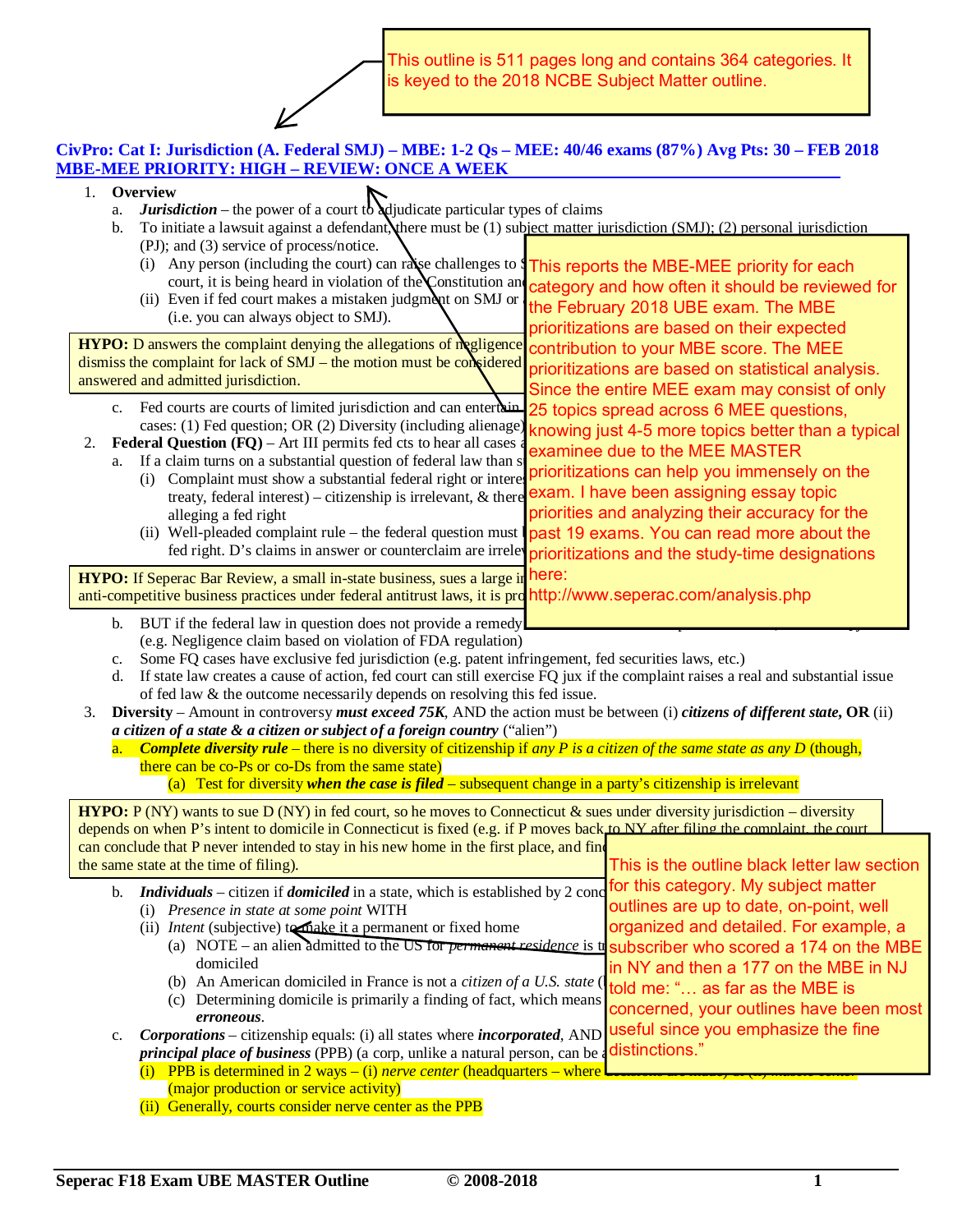- d. *Unincorporated associations* (e.g. partnership, labor union, etc.) look to the citizenship/domicile of *all* members (for partnerships, that includes *general & limited partners*; so a partnership can be a citizen of all 50 states), so if any partner lives in the same state as the other party, diversity is defeated (i) NOTE – *LLC treated as unincorporated association so LLC is citizen of all states its members are citizens*
- e. *Decedents, minors, & incompetents* look to *their* citizenship, NOT the citizenship of their representative
	- (i) the legal representative is deemed to be a citizen only of the same state as the decedent/infant/incompetent
		- (ii) You can't create diversity by appointing a representative who has a different citizenship than the
		- decedent/infant/incompetent

**HYPO:** If a person tries to create diversity by appointing an executor who has different state citizenship than the decedent, this will fail b/c SMJ will be based on the domicile of the decedent.

#### 4. **Amount in controversy** a. *Good faith allegation* that the claim in the complaint exceeds 75K (e.g. 75,000.00 is NOT OK but 75,000.01 is OK) – unless it is *"clear to a legal certainty"* that P cannot recover more than 75K (e.g. P must exclude punitive damages in a K claim, BUT P can overcome legal certainty requirement by including punitive damages with a tort claim) – NOTE: if P ultimately recovers less than 75K, jurisdiction is OK, but he *may be liable for costs* b. *Aggregatio* – Allowed where P must add 2 or more claims to meet the amount in controversy requirement; as long as there's 1 P  $\&\mathbb{N}$ , P can combine the claims, even if they're totally unrelated, BUT NOT allowed when two or more P's have two claims against two or more D's. c. *Valuing injunctions* – equitable Relief is allowed if the authority (argue both ways): (i) *Majority view* (P's viewpoint) – does the encroach (ii) *Minority view* (D's viewpoint) would it cost D m 5. **Exclusions** – even if diversity of citizenship is met, fed countered  $\sum_{n=1}^{\infty}$ a. Issuance of a divorce; alimony or child custody decrees — EXCEPT: Fed courts have jux to entertain suits in favo**s strongly suggest that you devote extra time to** *claims, so long as the fed court does not interfere with t* b. Collusion – no subject matter jurisdiction when diversity  $\frac{1}{2}$  contribution are  $\frac{1}{2}$  manufacturely made of  $\frac{1}{2}$  for  $\frac{1}{2}$  for  $\frac{1}{2}$  for  $\frac{1}{2}$  for  $\frac{1}{2}$  for  $\frac{1}{2}$  for  $\frac{1}{2}$  for  $\frac$ jurisdiction" (watch for an assignment to create diversity) 6. **Supplemental Jurisdiction** – includes jux over any claims *controversy* (including joinder or intervention of claims). a. For every single claim joined in fed court, *must have its* (i) Always ask whether a claim is supported by *divers* an MBE of 174.1 and a UBE score of 318.." (ii) If not, try *supplemental jurisdiction* (a) NOTE: In a pure diversity case, P cannot use  $S_{\overline{J}}$  to overcome a lack of diversity. b. Allows fed court to entertain claims over which it would have no independent basis – MUST have at least ONE claim that satisfies diversity/alienage or FQ, so the case is in fed court: (i) Claims must arise from a *common nucleus of operative fact* (i.e. the *same transaction/occurrence*) (ii) If court has SMJ based only on diversity, complete diversity MUST be continued for all counterclaims against 3rd parties. – EXAMPLE: A cross-claim that arises out of the same transaction/occurrence may be asserted by one D against another D without regard to the amt in controversy or citizenship of the parties to the cross-claim as long as the court has SMJ. (iii) In *diversity actions*, if one P satisfies the 75k amt in controversy, ct may exercise *supplemental jurisdiction* over related claims by other Ps, even if those claims are for less than 75k **HYPO:** If P1 from State A sues manufacturer from State B in fed ct seeking 76k in damages for fraud, P2 from State A can join the action even if P2 is seeking only 40k in damages against D. (iv) Court's discretion – even if the supplemental jurisdiction requirements are satisfied, the court of  $\overline{N}$  are satisfied, the court has discretion  $\overline{N}$  are satisfied, the court has discretion  $\overline{N}$  are satis hear the supplemental claim if: (a) FQ is dismissed early in the proceedings (usual (b) State law claim is complex or state law issues c. Two Types of Supplemental Jux (i) **"Pendent"** – claims joined by  $P$  ONLY  $\mathbf{h}_a$  FQ cas (ii) **"Ancillary"** – claims joined by *Anyone BUT Plain* When you are reviewing the black letter law ections, pay special attention to the yellow highlighted text. The 250+ yellow highlighted sections identify the topics/areas I believe will be tested on the upcoming February 2018 UBE. I studying the highlighted areas versus the nonhighlighted areas. For example, after the J17 exam, one subscriber told me: "Your yellow highlighting was very close to the mark. Incredible." This foreign examinee passed with Where applicable, the outline contains 200+ HYPOs and TIPs relevant to the Feb 2018 UBE exam. Make sure to read and understand every single HYPO. These hypotheticals are detailed examples that are separately identified and appear in yellow boxes with

d. *Statute of limitations* – is tolled while (i) the supplement dismissal (unless state law provides for a longer tolling).

the prefix HYPO. The HYPOs serve as excellent examples of how the legal principles may be tested on the upcoming February 2018 exam and it will serve you well to be intimately familiar with them.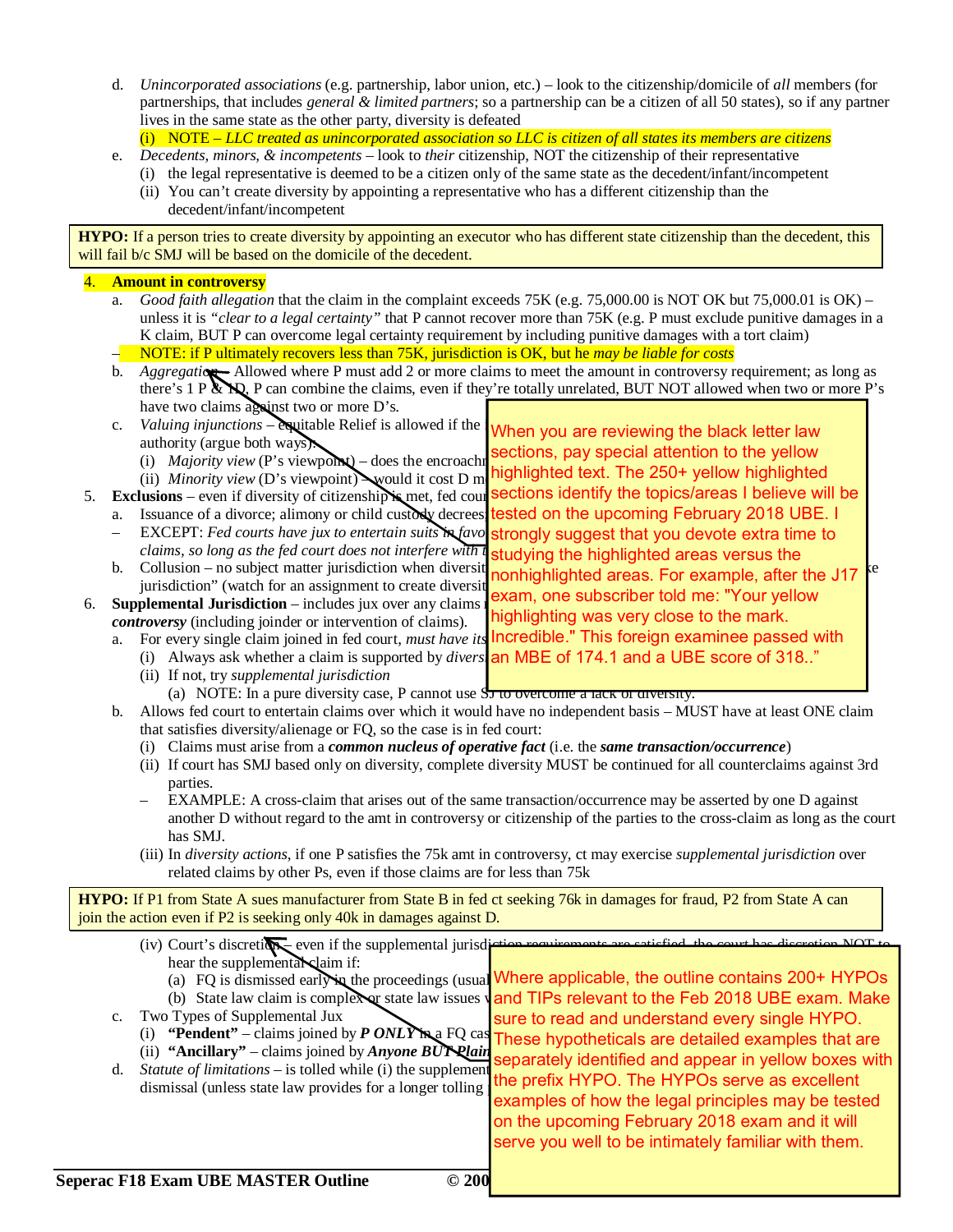#### 7. **Removal – One-Way Street – D can only remove**

- a. Allows Ds ONLY to have case, first filed in staOne of the most significant benefits of UBE MASTER are where originally filed (e.g. case in NY Supreme the MBE rules. For the entire universe of released NCBE
- $(i)$  If case originates in fed court, there is no a **b.** *General test* – case is removable if there's fed questions (1,600+ questions), there is an MBE rule I wrote
	- (i) *Unanimity of Ds:* If multiple Ds, all Ds must all a single and the United St and R can remove if the United St and R can remove if the United St and D and T independent federal claim against the D. that synopsizes the legal issue being tested in that question. There are 1,600+ MBE rules in the SEPERAC UBE MASTER OUTLINE encompassing the 1991, 1992,
- (ii) **P CANNOT REMOVE** even if D counterclaims **P CANNOT REMOVE** even if D counterclaim c. *Special rules for diversity cases* **ONLY** (*not* FQ cases) (i) NO removal *if any D is citizen of the foru* rule specifies where it is from). Seeing all the past tested forum state, D2 cannot remove) 1998 MBE exam books and the OPE 1-4 questions (each

fed ct because D2 is from State Z.

**HYPO:** P from State X sues D1 from State Y and D2 from Understand the law for each category. If you are limited in MBE rules and MEE issues together really helps you MBE practice time, studying these rules is a great way to

- (ii) NO removal more than 1 year after case ha pick up the legal knowledge without having to go through d. Timing – must remove within 30  $\frac{dy}{s}$  of servic the trouble of answering these questions. Since the older removal within 30 days of serviceof of an amend MBE questions are more straight-forward than the current removable case is in fact removable MBE questions, you really don't need to answer these
- e. *Procedure* Removal petition is typically filed questions from a practice point of view, but you still want to must file *notice of removal* (it's not a motion) in docs served on D in the state action  $\&$  copy to a know the laws tested because this is what NCBE regards as important. These concepts are re-tested over and over -
	- (i) *Answer* if no answer was filed by D prior **ds** important. These concepts are re-rested over and over after receiving *initial* pleading; (ii) 21 days you would be making a mistake not to know them. filed.
	- (ii) If removal  $\vec{\mu}$  improper P must move to remand to state court; within **30 days** if based on a defect other than subject matter jurisdiction (FQ never waived).
	- (iii) Court must remand *anytime it finds there is no fed jurisdiction*
- f. *Waiving the right to remove*:
	- (i) D who files a *permissive counterclaim* in state court probably *waives the right to remove*
	- (ii) D who files a *compulsory counterclaim* in state court probably does NOT waive the right to remove

#### **Seperac Rules for NCBE MBE Issues Tested on Jurisdiction – Federal SMJ**

• The U.S. Supreme Court can *review a state court judgment* only if it rested on federal grounds – there is no Supreme Court review if the federal issue doesn't affect the outcome (e.g. if the highest state court rules under both state and federal law, the Supreme Court can't review the federal claim because the issue has been decided on *adequate and independent state grounds*). (IB17-6)

• If a claim asserts *federal trademark infringement*, it arises under federal law and subject-matter jurisdiction is proper as a general federal-question action. (IB15-1)

#### **MEE Topic Summaries: Jurisdiction – Federal SMJ**

| 2016-JUL-O6-P2: (15%) Does the U.S. District Court for the District of State C have subject-matter jurisdiction over    |                                                                                                                    |     |  |  |  |
|-------------------------------------------------------------------------------------------------------------------------|--------------------------------------------------------------------------------------------------------------------|-----|--|--|--|
| the woman's Safety Act claim? The U.S. District Court has sederal-question jurisdiction over the woman's Safety Act     |                                                                                                                    |     |  |  |  |
| claim.                                                                                                                  |                                                                                                                    |     |  |  |  |
| 2016-JUL-Q6-P3: (35%) Does the U.S. District Court for the District of State C have subject-matter jurisdiction over    |                                                                                                                    |     |  |  |  |
| the woman's state-law negligence claim? The U.S. District Court does not have diversity jurisdiction over the state-law |                                                                                                                    |     |  |  |  |
| negligence claim, but it may nonetheless hear the claim pursuant to its supplemental jurisdiction.                      |                                                                                                                    |     |  |  |  |
| $2015$ -JUL-Q2-P3: $(20\%)$ Does a federal district                                                                     |                                                                                                                    |     |  |  |  |
|                                                                                                                         | damages from a defendant for making false or Each category that has been tested on the MEE has a link              |     |  |  |  |
|                                                                                                                         | federal district court has subject-matter jurisd to the MEE MASTER-TOPIC SUMMARIES document which                  |     |  |  |  |
| 2015-FEB-Q5-P2: (35%) Are two corporations                                                                              | is a 200+ page outline containing prioritized summaries/                                                           |     |  |  |  |
| and headquartered in different states but their                                                                         |                                                                                                                    |     |  |  |  |
|                                                                                                                         | incorporation of one of the businesses? The Dis <sup>Synopses</sup> of the legal principles tested on the MEE exam |     |  |  |  |
|                                                                                                                         | contract claim because the amount in controve since 1995. The categories are sorted based on priority for          |     |  |  |  |
| different states.                                                                                                       | the upcoming exam (highest priority first, then medium                                                             |     |  |  |  |
|                                                                                                                         | 2013-JUL-Q1-P1: (10%) What requirements no priority, then low priority). These generic paragraphs not              |     |  |  |  |
|                                                                                                                         | diversity? A federal court has jurisdiction of a only explain the relevant law, but can also be used to speed      |     |  |  |  |
|                                                                                                                         | \$75,000 and there is complete diversity between the writing process on the exam (even to bluff your way           |     |  |  |  |
| $2013$ -JUL-Q1-P2: (35%) For purposes of diver                                                                          |                                                                                                                    | sа  |  |  |  |
| home and conducts her farming business, or of                                                                           | through parts of a question).                                                                                      | hns |  |  |  |
|                                                                                                                         |                                                                                                                    |     |  |  |  |